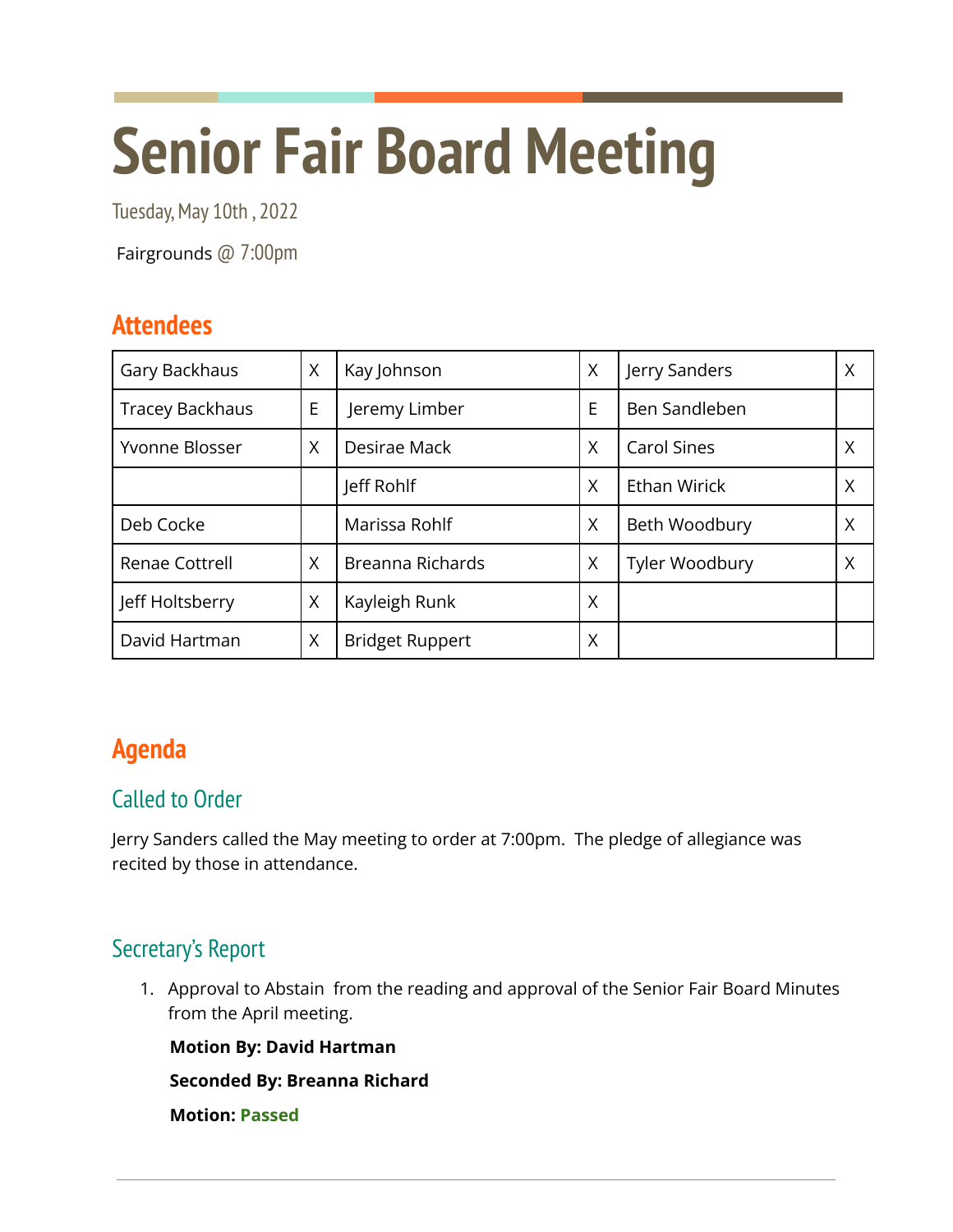#### Financial Report

- 1. **Motion By: David Hartman :** Approve the treasures report as reported **Seconded By: Ethan Wirick Motion Passed**.
- 2. **Motion By: David Hartman :** Approve to pay the bill for the month of March **Seconded By: Ethan Wirick Motion Passed.**

#### Correspondence:

1. None

#### Guests:

- 1. Deputies office (nothing)
- 2. Teresa- Craft Show update, needs some more supplies for the restrooms, Central tagging June 11th

#### Committees:

1. E-Board- Talked about some things that we want to do with the court this year. We will also start meeting at the fairgrounds as well.

#### Old Business

1. Water Leak

#### New Business

- 1. KOI Drags
- 2. Fair Tab
- 3. Need to get ahold of Bill Web to work the race track
- 4. Clean up day is needed before KOI Drags
- 5. Bench Prices are in Treated wood: \$200.00, Polyurethane: \$550.00, Park Bench \$600.00
- 6. **Motion By: Desirae Mack :** To continue looking into phase 3 of the tiling in the campgrounds after fair

**Seconded: Ethan Wirick Motion Passed**.